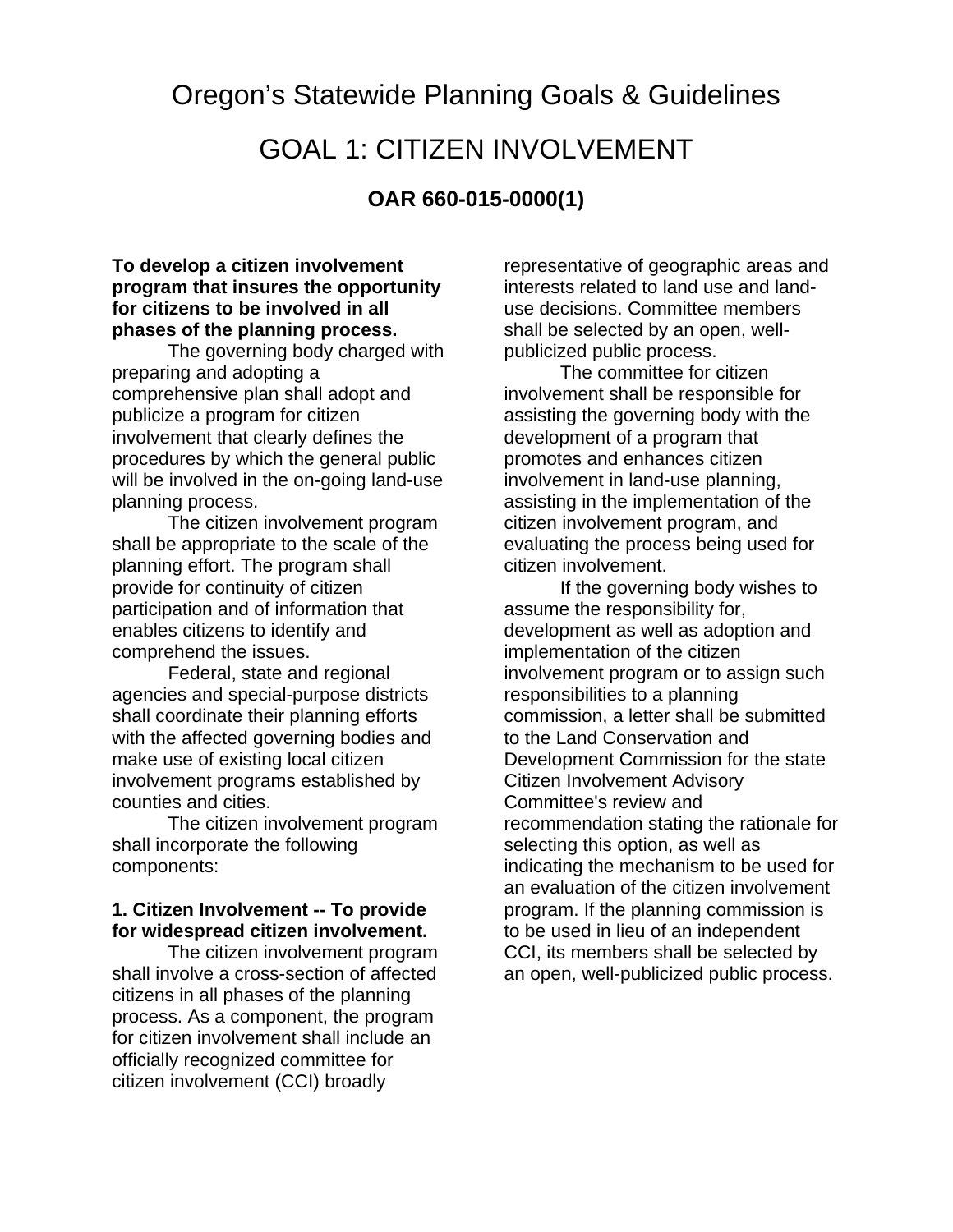#### **2. Communication -- To assure effective two-way communication with citizens.**

Mechanisms shall be established which provide for effective communication between citizens and elected and appointed officials.

#### **3. Citizen Influence -- To provide the opportunity for citizens to be involved in all phases of the planning process.**

Citizens shall have the opportunity to be involved in the phases of the planning process as set forth and defined in the goals and guidelines for Land Use Planning, including Preparation of Plans and Implementation Measures, Plan Content, Plan Adoption, Minor Changes and Major Revisions in the Plan, and Implementation Measures.

#### **4. Technical Information -- To assure that technical information is available in an understandable form.**

Information necessary to reach policy decisions shall be available in a simplified, understandable form. Assistance shall be provided to interpret and effectively use technical information. A copy of all technical information shall be available at a local public library or other location open to the public.

#### **5. Feedback Mechanisms -- To assure that citizens will receive a response from policy-makers.**

Recommendations resulting from the citizen involvement program shall be retained and made available for public assessment. Citizens who have participated in this program shall receive a response from policy-makers. The

rationale used to reach land-use policy decisions shall be available in the form of a written record.

#### **6. Financial Support -- To insure funding for the citizen involvement program.**

Adequate human, financial, and informational resources shall be allocated for the citizen involvement program. These allocations shall be an integral component of the planning budget. The governing body shall be responsible for obtaining and providing these resources.

#### **GUIDELINES**

### **A. CITIZEN INVOLVEMENT**

1. A program for stimulating citizen involvement should be developed using a range of available media (including television, radio, newspapers, mailings and meetings).

2. Universities, colleges, community colleges, secondary and primary educational institutions and other agencies and institutions with interests in land-use planning should provide information on land-use education to citizens, as well as develop and offer courses in land-use education which provide for a diversity of educational backgrounds in land-use planning.

3. In the selection of members for the committee for citizen involvement, the following selection process should be observed: citizens should receive notice they can understand of the opportunity to serve on the CCI; committee appointees should receive official notification of their selection; and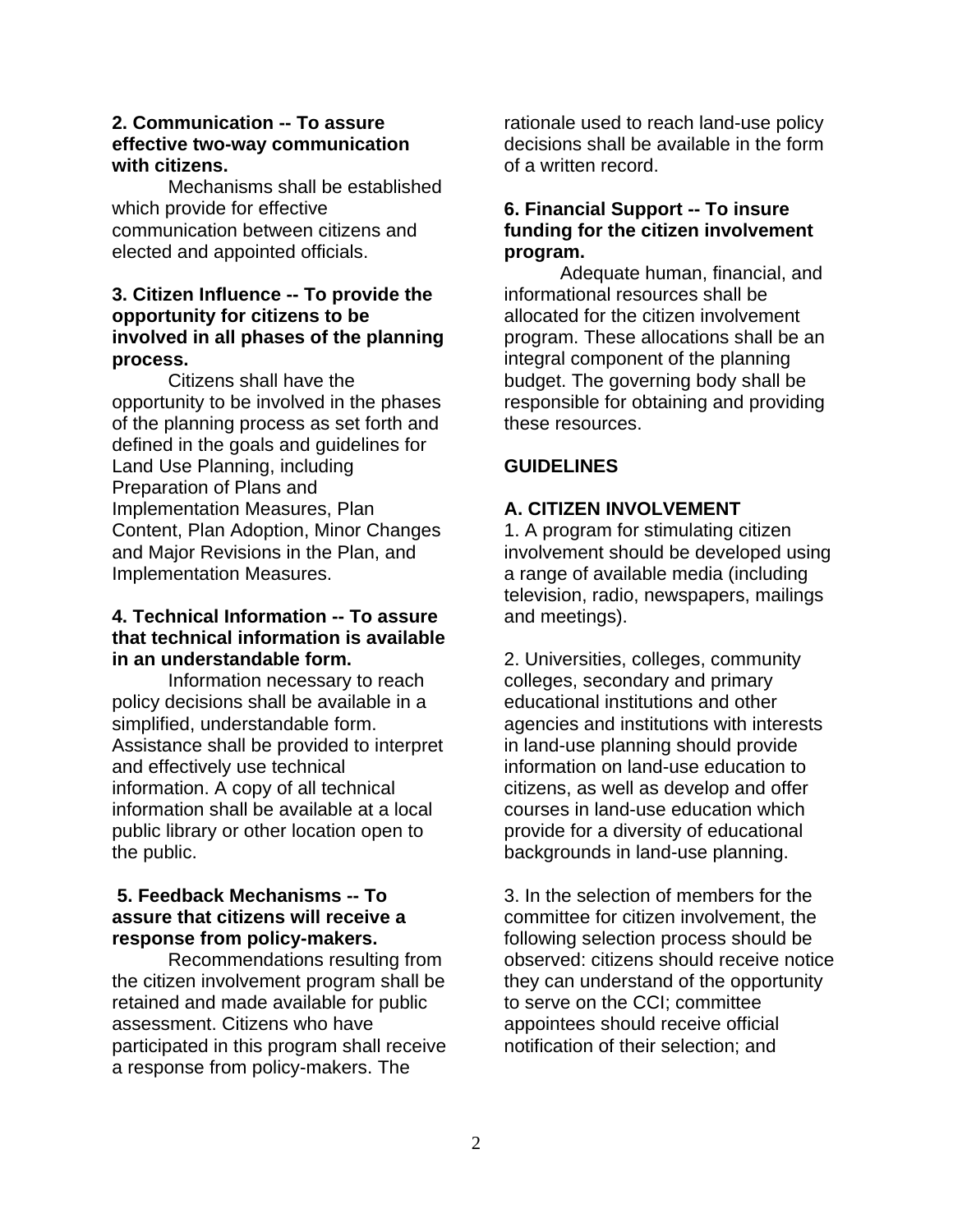committee appointments should be well publicized.

# **B. COMMUNICATION**

Newsletters, mailings, posters, mail-back questionnaires, and other available media should be used in the citizen involvement program.

# **C. CITIZEN INFLUENCE**

**1. Data Collection** - The general public through the local citizen involvement programs should have the opportunity to be involved in inventorying, recording, mapping, describing, analyzing and evaluating the elements necessary for the development of the plans.

**2. Plan Preparation** – The general public, through the local citizen involvement programs, should have the opportunity to participate in developing a body of sound information to identify public goals, develop policy guidelines, and evaluate alternative land conservation and development plans for the preparation of the comprehensive land-use plans.

**3. Adoption Process** – The general public, through the local citizen involvement programs, should have the opportunity to review and recommend changes to the proposed comprehensive land-use plans prior to the public hearing process to adopt comprehensive land-use plans.

 **4. Implementation** - The general public, through the local citizen involvement programs, should have the opportunity to participate in the development, adoption, and application of legislation that is needed to carry out a comprehensive land-use plan. The

general public, through the local citizen involvement programs, should have the opportunity to review each proposal and application for a land conservation and development action prior to the formal consideration of such proposal and application.

**5. Evaluation** - The general public, through the local citizen involvement programs, should have the opportunity to be involved in the evaluation of the comprehensive land use plans.

**6. Revision** - The general public, through the local citizen involvement programs, should have the opportunity to review and make recommendations on proposed changes in comprehensive land-use plans prior to the public hearing process to formally consider the proposed changes.

# **D. TECHNICAL INFORMATION**

1. Agencies that either evaluate or implement public projects or programs (such as, but not limited to, road, sewer, and water construction, transportation, subdivision studies, and one changes) should provide assistance to the citizen involvement program. The roles, responsibilities and timeline in the planning process of these agencies should be clearly defined and publicized.

2. Technical information should include, but not be limited to, energy, natural environment, political, legal, economic and social data, and places of cultural significance, as well as those maps and photos necessary for effective planning.